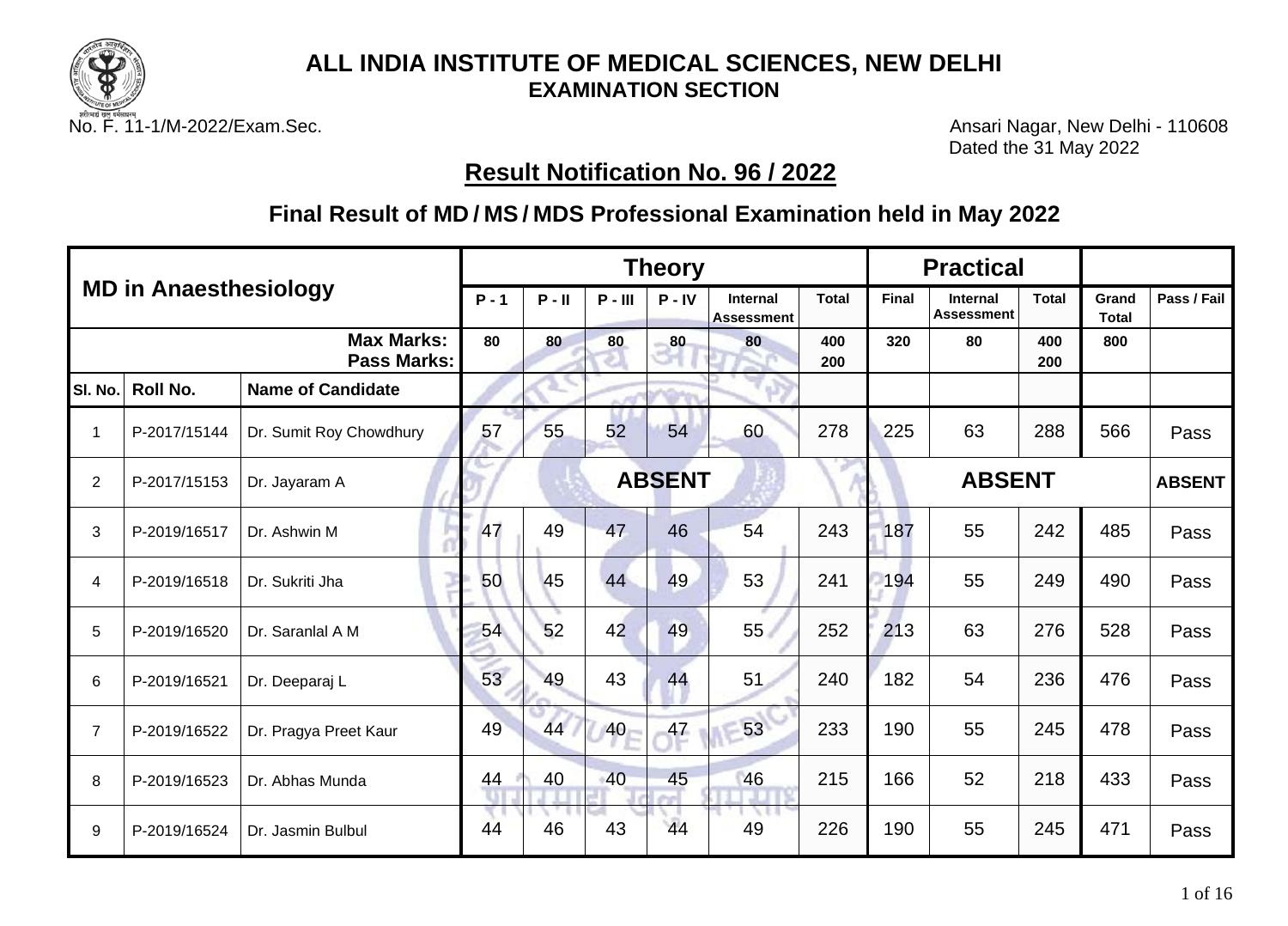

No. F. 11-1/M-2022/Exam.Sec. **Ansari Nagar, New Delhi - 110608** Dated the 31 May 2022

## **Result Notification No. 96 / 2022**

|         |                           |                                                  |         |          |           | <b>Theory</b> |                                      |              |               | <b>Practical</b>                     |              |                       |             |
|---------|---------------------------|--------------------------------------------------|---------|----------|-----------|---------------|--------------------------------------|--------------|---------------|--------------------------------------|--------------|-----------------------|-------------|
|         | <b>MD in Anatomy</b>      |                                                  | $P - 1$ | $P - II$ | $P - III$ | $P - IV$      | <b>Internal</b><br><b>Assessment</b> | <b>Total</b> | <b>Final</b>  | <b>Internal</b><br><b>Assessment</b> | <b>Total</b> | Grand<br><b>Total</b> | Pass / Fail |
|         |                           | <b>Max Marks:</b><br><b>Pass Marks:</b>          | 80      | 80       | 80        | 80            | 80                                   | 400<br>200   | 320           | 80                                   | 400<br>200   | 800                   |             |
| SI. No. | <b>Roll No.</b>           | <b>Name of Candidate</b>                         |         |          |           |               |                                      |              |               |                                      |              |                       |             |
| 10      | P-2019/16525              | Dr. Silka Agarwal                                | 53      | 49       | 56        | 54            | 39                                   | 251          | 217           | 48                                   | 265          | 516                   | Pass        |
|         | <b>MD in Biochemistry</b> |                                                  |         |          |           |               |                                      | s            |               |                                      |              |                       |             |
| 11      | P-2019/16527              | Dr. Manoj Kumar                                  | 42      | 52.5     | 43        | 46            | 34.1                                 | 218          | 195           | 57.9                                 | 253          | 471                   | Pass        |
|         |                           | <b>MD in Community Medicine</b><br>$\Rightarrow$ |         |          |           |               |                                      |              | en<br>E at at |                                      |              |                       |             |
| 12      | P-2019/16530              | Dr. Pawan Sinhmar                                | 42      | 30       | 41        | 47            | 40                                   | 200          | 161           | 39                                   | 200          | 400                   | Pass        |
| 13      | P-2019/16531              | Dr. Thejas Achary M G                            | 46      | 33       | 46        | 41            | 44                                   | 210          | 150           | 50                                   | 200          | 410                   | Pass        |
| 14      | P-2019/16532              | Dr. Anshul Mamgai                                | 37      | 20       | 34        | 30            | 42                                   | 163          | 143           | 45                                   | 188          | 351                   | <b>Fail</b> |
| 15      | P-2019/16533              | Dr. Venu George Toppo                            | 40      | 42       | 42        | 41            | 35                                   | 200          | 162           | 38                                   | 200          | 400                   | Pass        |
| 16      | P-2019/16534              | Dr. Gaurav Gongal                                | 42      | 20       | 36        | 40            | 40                                   | 178          | 164           | 47                                   | 211          | 389                   | Fail        |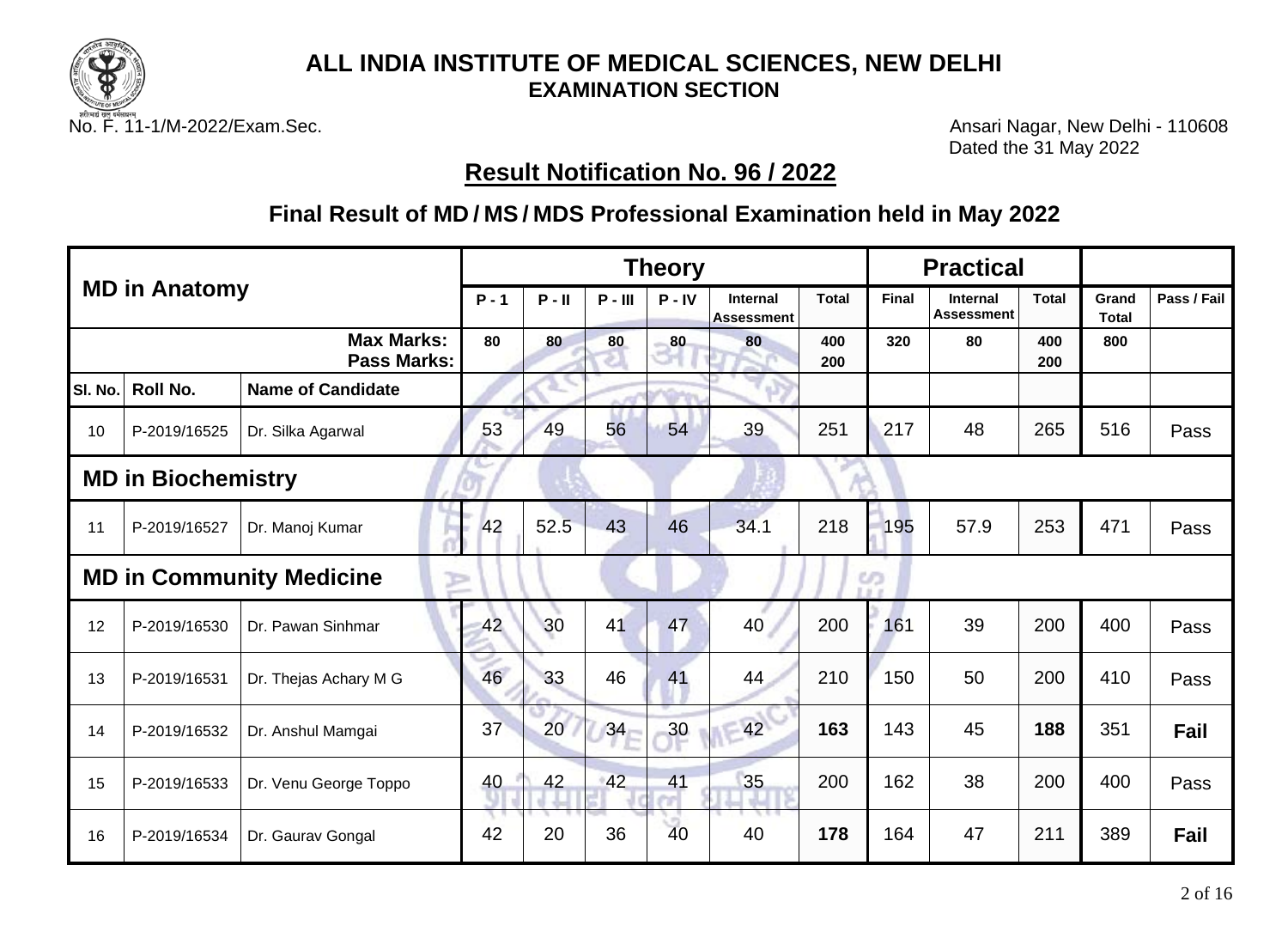

No. F. 11-1/M-2022/Exam.Sec. **Ansari Nagar, New Delhi - 110608** Dated the 31 May 2022

## **Result Notification No. 96 / 2022**

|         |                 |                                                  |         |          |           | <b>Theory</b> |                                      |              |              | <b>Practical</b>                     |              |                       |             |
|---------|-----------------|--------------------------------------------------|---------|----------|-----------|---------------|--------------------------------------|--------------|--------------|--------------------------------------|--------------|-----------------------|-------------|
|         |                 | <b>MD in Dermatology &amp; Venereology</b>       | $P - 1$ | $P - II$ | $P - III$ | $P - IV$      | <b>Internal</b><br><b>Assessment</b> | <b>Total</b> | <b>Final</b> | <b>Internal</b><br><b>Assessment</b> | <b>Total</b> | Grand<br><b>Total</b> | Pass / Fail |
|         |                 | <b>Max Marks:</b><br><b>Pass Marks:</b>          | 80      | 80       | 80        | 80            | 80                                   | 400<br>200   | 320          | 80                                   | 400<br>200   | 800                   |             |
| SI. No. | <b>Roll No.</b> | <b>Name of Candidate</b>                         |         |          |           |               |                                      |              |              |                                      |              |                       |             |
| 17      | P-2019/16535    | Dr. Vaishnavi Verma                              | 53      | 57       | 57        | 50            | 55                                   | 272          | 210          | 60                                   | 270          | 542                   | Pass        |
| 18      | P-2019/16536    | Dr. Iftekhar Khan                                | 52      | 42       | 45        | 41            | 48                                   | 228          | 190          | 49                                   | 239          | 467                   | Pass        |
| 19      | P-2019/16537    | Dr. Ejaz Ahmad Khan                              | 37.5    | 40.5     | 38        | 42            | 45                                   | 203          | 160          | 47                                   | 207          | 410                   | Pass        |
|         |                 | <b>MD in Emergency Medicine</b><br>$\Rightarrow$ |         |          |           |               |                                      |              | en           |                                      |              |                       |             |
| 20      | P-2019/16277    | Dr. Rakesh Nayaka K                              | 43      | 58       | 52        | 43            | 41                                   | 237          | 202          | 37                                   | 239          | 476                   | Pass        |
| 21      | P-2019/16538    | Dr. Devansh Gupta                                | 51      | 49       | 40        | 48            | 52                                   | 240          | 252          | 59                                   | 311          | 551                   | Pass        |
| 22      | P-2019/16539    | Dr. Archana Nair                                 | 54      | 54       | 54        | 55            | 51                                   | 268          | 256          | 54                                   | 310          | 578                   | Pass        |
| 23      | P-2019/16540    | Dr. Bhaskararayuni Jyothiswaroop                 | 56      | 47       | 52        | 55            | 52                                   | 262          | 228          | 52                                   | 280          | 542                   | Pass        |
| 24      | P-2019/16541    | Dr. Devakrishna B Lal                            | 42      | 50       | 56        | 45            | 47                                   | 240          | 180          | 40                                   | 220          | 460                   | Pass        |
| 25      | P-2019/16542    | Dr. Mahendra Kumar Meena                         | 47      | 43       | 55        | 35            | 42                                   | 222          | 180          | 37                                   | 217          | 439                   | Pass        |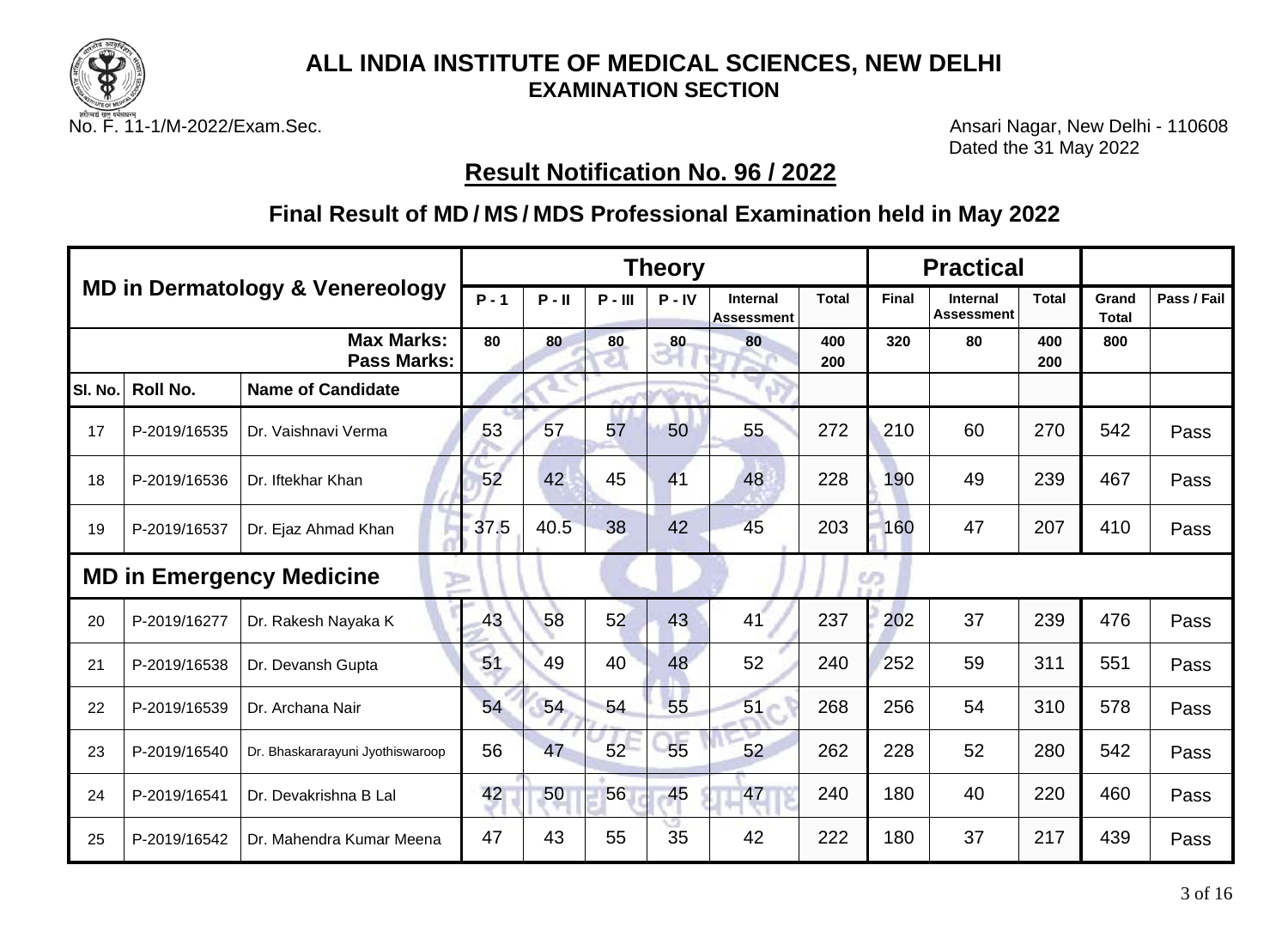

No. F. 11-1/M-2022/Exam.Sec. **Ansari Nagar, New Delhi - 110608** Dated the 31 May 2022

## **Result Notification No. 96 / 2022**

|         |              |                                         |         |          |           | <b>Theory</b> |                               |              |       | <b>Practical</b>                     |              |                |             |
|---------|--------------|-----------------------------------------|---------|----------|-----------|---------------|-------------------------------|--------------|-------|--------------------------------------|--------------|----------------|-------------|
|         |              | <b>MD in Emergency Medicine</b>         | $P - 1$ | $P - II$ | $P - III$ | $P - IV$      | <b>Internal</b><br>Assessment | <b>Total</b> | Final | <b>Internal</b><br><b>Assessment</b> | <b>Total</b> | Grand<br>Total | Pass / Fail |
|         |              | <b>Max Marks:</b><br><b>Pass Marks:</b> | 80      | 80       | 80        | 80            | 80                            | 400<br>200   | 320   | 80                                   | 400<br>200   | 800            |             |
| SI. No. | Roll No.     | <b>Name of Candidate</b>                |         |          |           |               |                               |              |       |                                      |              |                |             |
| 26      | P-2019/16543 | Dr. Akhil Neseem                        | 58      | 44       | 65        | 55            | 49                            | 271          | 237   | 49                                   | 286          | 557            | Pass        |
| 27      | P-2019/16544 | Dr. Vinayak MS                          | 58      | 44       | 58        | 50            | 53                            | 263          | 230   | 48                                   | 278          | 541            | Pass        |
| 28      | P-2019/16545 | Dr. Rahul Chouhan                       | 46      | 43       | 54        | 46            | 36                            | 225          | 205   | 46                                   | 251          | 476            | Pass        |
| 29      | P-2019/16546 | Dr. Vivek Chaurasia                     | 56      | 41       | 48        | 44            | 46                            | 235          | 226   | 43                                   | 269          | 504            | Pass        |
| 30      | P-2019/16547 | Dr. Roshan P K                          | 62      | 48       | 64        | 56            | 57                            | 287          | 235   | 43                                   | 278          | 565            | Pass        |
|         |              | <b>MD in Forensic Medicine</b>          |         |          |           |               |                               |              |       |                                      |              |                |             |
| 31      | P-2019/16553 | Dr. Alex Eldo Simon                     | 54      | 54       | 50        | 54.5          | 52 <sub>1</sub>               | 265          | 212   | 52                                   | 264          | 529            | Pass        |
|         |              | <b>MD in Geriatric Medicine</b>         |         |          |           |               |                               |              |       |                                      |              |                |             |
| 32      | P-2019/16554 | Dr. Sudeep Mathew George                | 45      | 50       | 51        | 49            | 57.5                          | 253          | 213.5 | 55                                   | 269          | 522            | Pass        |
| 33      | P-2019/16555 | Dr. Suman Maity                         | 51      | 51       | 48        | 44            | 57.5                          | 252          | 202   | 50                                   | 252          | 504            | Pass        |
| 34      | P-2019/16556 | Dr. Athul Vyas V                        | 44      | 47       | 44        | 46.5          | 56                            | 238          | 197   | 51                                   | 248          | 486            | Pass        |
| 35      | P-2019/16557 | Dr. Subramonian Ashwin Monian           | 44      | 46       | 46        | 43            | 56                            | 235          | 213.5 | 54.5                                 | 268          | 503            | Pass        |
| 36      | P-2019/16558 | Dr. Anusree A S                         | 47      | 48       | 46.5      | 49.5          | 54.5                          | 246          | 195   | 52                                   | 247          | 493            | Pass        |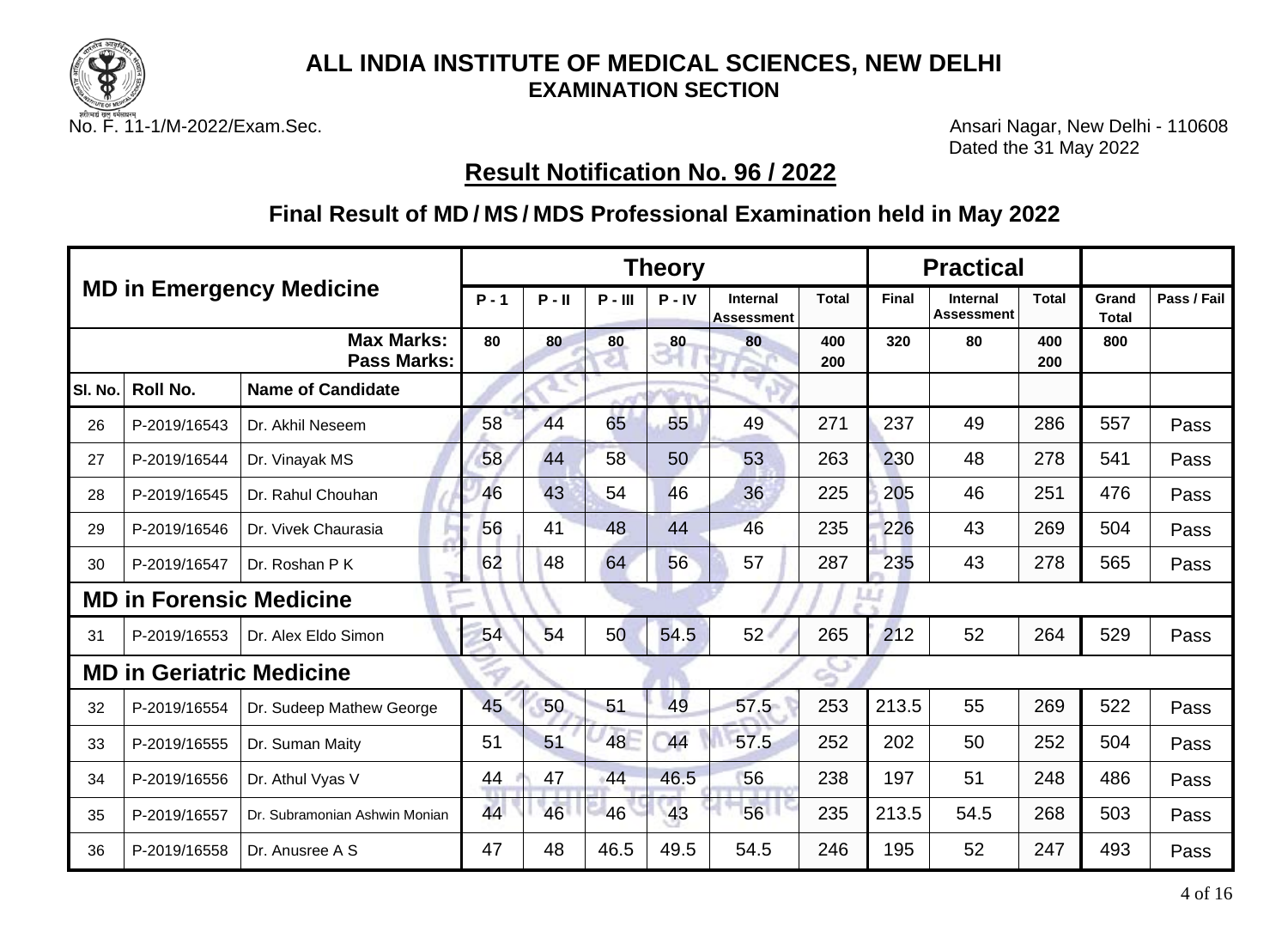

No. F. 11-1/M-2022/Exam.Sec. **Ansari Nagar, New Delhi - 110608** Dated the 31 May 2022

# **Result Notification No. 96 / 2022**

|         |                       |                                         |         |          |           | <b>Theory</b> |                               |              |              | <b>Practical</b>                     |              |                       |             |
|---------|-----------------------|-----------------------------------------|---------|----------|-----------|---------------|-------------------------------|--------------|--------------|--------------------------------------|--------------|-----------------------|-------------|
|         |                       | <b>MD in Hospital Administration</b>    | $P - 1$ | $P - II$ | $P - III$ | $P - IV$      | <b>Internal</b><br>Assessment | <b>Total</b> | <b>Final</b> | <b>Internal</b><br><b>Assessment</b> | <b>Total</b> | Grand<br><b>Total</b> | Pass / Fail |
|         |                       | <b>Max Marks:</b><br><b>Pass Marks:</b> | 80      | 80       | 80        | 80            | 80                            | 400<br>200   | 320          | 80                                   | 400<br>200   | 800                   |             |
| SI. No. | <b>Roll No.</b>       | <b>Name of Candidate</b>                |         |          |           |               |                               |              |              |                                      |              |                       |             |
| 37      | P-2019/16560          | Dr. Prakash Swaminathan                 | 58      | 56       | 56        | 53            | 65                            | 288          | 253          | 68                                   | 321          | 609                   | Pass        |
|         |                       | <b>MD in Laboratory Medicine</b>        |         |          |           |               |                               |              |              |                                      |              |                       |             |
| 38      | P-2019/16562          | Dr. Chandan Mishra                      | 53.5    | 52       | 54        | 54            | 49.5                          | 263          | 206          | 42                                   | 248          | 511                   | Pass        |
| 39      | P-2019/16563          | Dr. Ranjan Yadav                        | 41.5    | 49       | 40        | 46            | 40                            | 217          | 178          | 43.5                                 | 222          | 439                   | Pass        |
|         | <b>MD in Medicine</b> |                                         |         |          |           |               |                               |              |              |                                      |              |                       |             |
| 40      | P-2019/16573          | Dr. Bhavesh M                           | 50      | 59       | 50        | 59.5          | 61                            | 280          | 217          | 54                                   | 271          | 551                   | Pass        |
| 41      | P-2019/16574          | Dr. Prerna Garg                         | 54      | 60       | 48        | 50            | 55                            | 267          | 219.5        | 53                                   | 273          | 540                   | Pass        |
| 42      | P-2019/16575          | Dr. Kunal Sharma                        | 47      | 56       | 45        | 48            | 50                            | 246          | 194.5        | 53                                   | 248          | 494                   | Pass        |
| 43      | P-2019/16576          | Dr. Shivam Goel                         | 53      | 55       | 42        | 53.5          | 49                            | 253          | 197.5        | 51                                   | 249          | 502                   | Pass        |
| 44      | P-2019/16577          | Dr. Kanukuntla Sai Krishna              | 44      | 44       | 40        | 50            | 48                            | 226          | 184.5        | 55                                   | 240          | 466                   | Pass        |
| 45      | P-2019/16578          | Dr. Diksha Patidar                      | 42      | 51       | 42        | 46            | 47                            | 228          | 188          | 56                                   | 244          | 472                   | Pass        |
| 46      | P-2019/16579          | Dr. Archisman Haldar                    | 42      | 48       | 44        | 43            | 40                            | 217          | 163.5        | 42                                   | 206          | 423                   | Pass        |
| 47      | P-2019/16580          | Dr. Ashok Kumar Dudhwal                 | 41      | 48       | 40        | 45.5          | 46                            | 221          | 178.5        | 40                                   | 219          | 440                   | Pass        |
| 48      | P-2019/16581          | Dr. Sandeep Mahato                      | 40      | 58       | 47        | 45.5          | 48                            | 239          | 188.5        | 45                                   | 234          | 473                   | Pass        |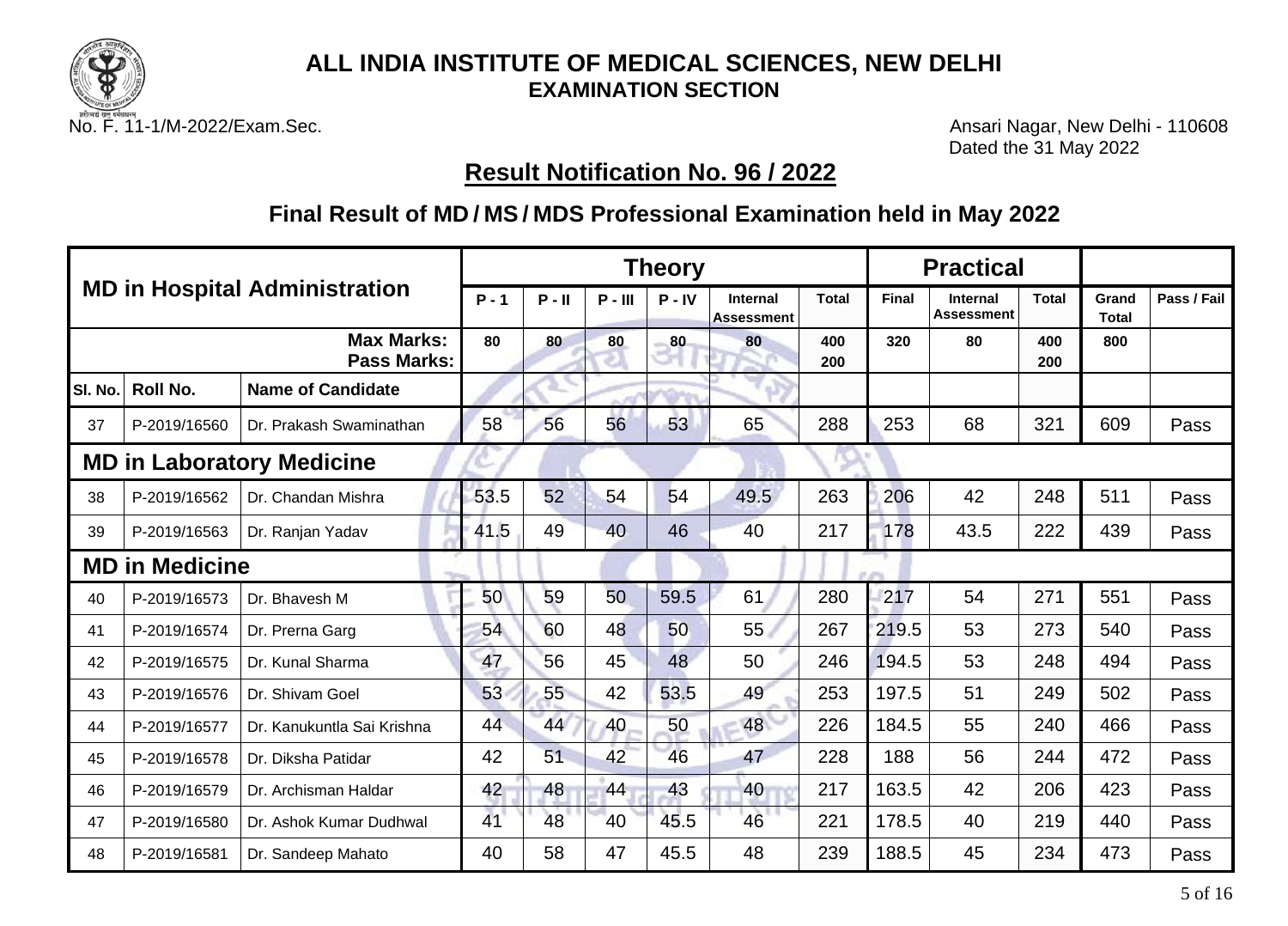

No. F. 11-1/M-2022/Exam.Sec. **Ansari Nagar, New Delhi - 110608** Dated the 31 May 2022

## **Result Notification No. 96 / 2022**

|         |                           |                                           |         |          |                 | <b>Theory</b> |                                      |              |              | <b>Practical</b>                     |              |                       |             |
|---------|---------------------------|-------------------------------------------|---------|----------|-----------------|---------------|--------------------------------------|--------------|--------------|--------------------------------------|--------------|-----------------------|-------------|
|         | <b>MD in Microbiology</b> |                                           | $P - 1$ | $P - II$ | $P - III$       | $P - IV$      | <b>Internal</b><br><b>Assessment</b> | <b>Total</b> | <b>Final</b> | <b>Internal</b><br><b>Assessment</b> | <b>Total</b> | Grand<br><b>Total</b> | Pass / Fail |
|         |                           | <b>Max Marks:</b><br><b>Pass Marks:</b>   | 80      | 80       | 80              | 80            | 80                                   | 400<br>200   | 320          | 80                                   | 400<br>200   | 800                   |             |
| SI. No. | <b>Roll No.</b>           | <b>Name of Candidate</b>                  |         |          |                 |               |                                      |              |              |                                      |              |                       |             |
| 49      | P-2019/16587              | Dr. Neha Nityadarshini                    | 46      | 44       | 57.5            | 42            | 36                                   | 226          | 248          | 50                                   | 298          | 524                   | Pass        |
| 50      | P-2019/16588              | Dr. Jaya Biswas                           | 44      | 50       | 54              | 38.5          | 37                                   | 224          | 236          | 45                                   | 281          | 505                   | Pass        |
| 51      | P-2019/16589              | Dr. Maitrayee Narayan                     | 44      | 40.5     | 49              | 39.5          | 27                                   | 200          | 208          | 42                                   | 250          | 450                   | Pass        |
| 52      | P-2019/16590              | Dr. Monika Sinha                          | 50      | 46       | 55              | 35            | 34                                   | 220          | 218          | 45                                   | 263          | 483                   | Pass        |
|         |                           | <b>MD in Obstetrics &amp; Gynaecology</b> |         |          |                 |               |                                      |              |              |                                      |              |                       |             |
| 53      | P-2019/16595              | Dr. Ritu Singh                            | 42      | 40       | 37 <sup>2</sup> | 39            | 40                                   | 198          | 126          | 45                                   | 171          | 369                   | Fail        |
| 54      | P-2019/16596              | Dr. Sharon Khadiya                        | 47      | 58       | 50              | 47            | 53                                   | 255          | 189          | 61                                   | 250          | 505                   | Pass        |
| 55      | P-2019/16597              | Dr. Vandana Swami                         | 43      | 52       | 47              | 48            | 53                                   | 243          | 135          | 50                                   | 185          | 428                   | <b>Fail</b> |
| 56      | P-2019/16598              | Dr. Aryan Kashyap                         | 54      | 54       | 52              | 51            | 56                                   | 267          | 200          | 64                                   | 264          | 531                   | Pass        |
| 57      | P-2019/16599              | Dr. Deeksha Patkar                        | 50      | 56       | 52              | 55            | 55                                   | 268          | 191          | 64                                   | 255          | 523                   | Pass        |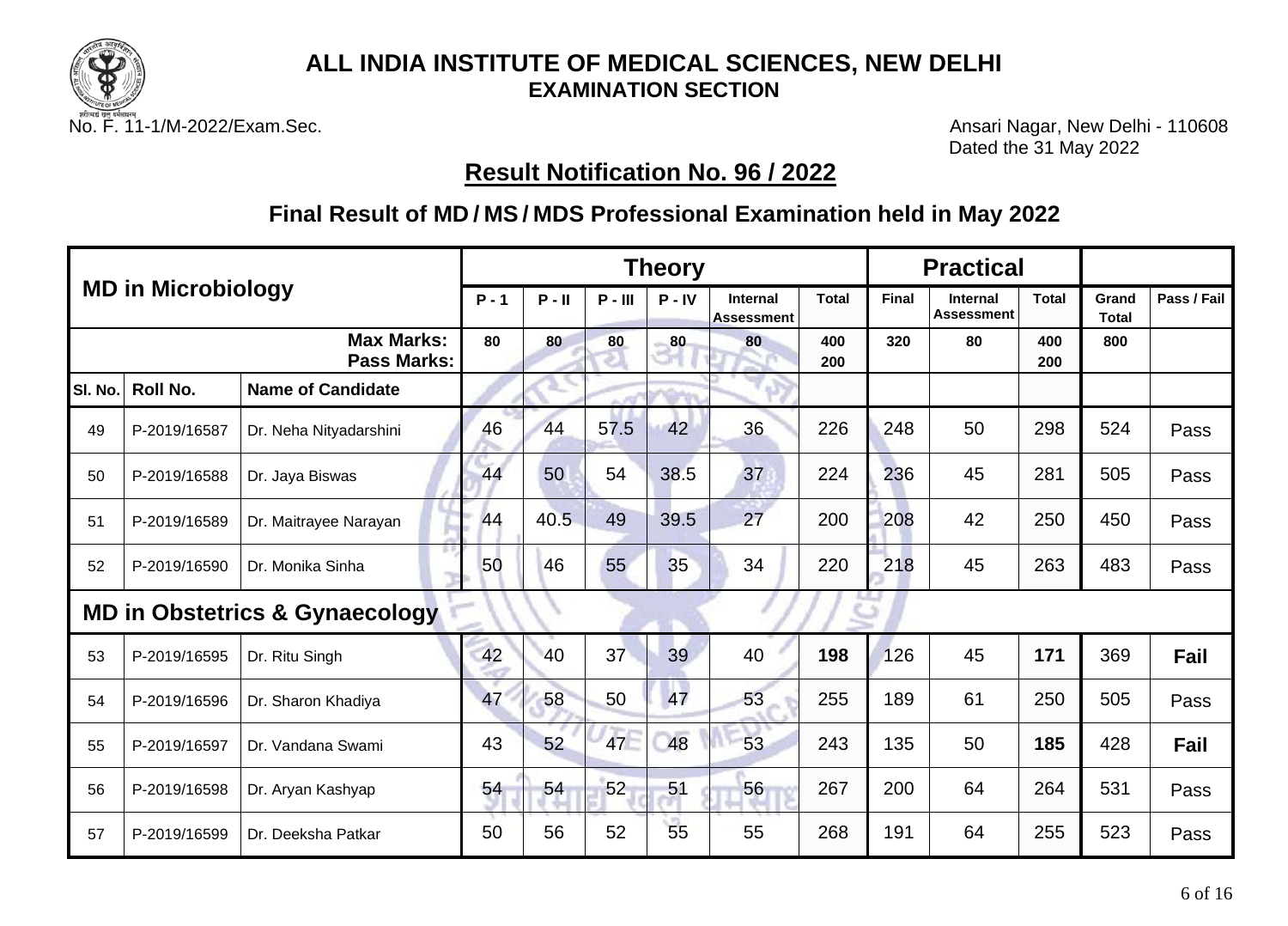

No. F. 11-1/M-2022/Exam.Sec. **Ansari Nagar, New Delhi - 110608** Dated the 31 May 2022

## **Result Notification No. 96 / 2022**

|         |              |                                           |         |          |           | <b>Theory</b> |                                      |              |              | <b>Practical</b>                     |              |                       |             |
|---------|--------------|-------------------------------------------|---------|----------|-----------|---------------|--------------------------------------|--------------|--------------|--------------------------------------|--------------|-----------------------|-------------|
|         |              | <b>MD in Obstetrics &amp; Gynaecology</b> | $P - 1$ | $P - II$ | $P - III$ | $P - IV$      | <b>Internal</b><br><b>Assessment</b> | <b>Total</b> | <b>Final</b> | <b>Internal</b><br><b>Assessment</b> | <b>Total</b> | Grand<br><b>Total</b> | Pass / Fail |
|         |              | <b>Max Marks:</b><br><b>Pass Marks:</b>   | 80      | 80       | 80        | 80            | 80                                   | 400<br>200   | 320          | 80                                   | 400<br>200   | 800                   |             |
| SI. No. | Roll No.     | <b>Name of Candidate</b>                  |         |          |           | ū۸            |                                      |              |              |                                      |              |                       |             |
| 58      | P-2019/16600 | Dr. Sonam Berwa                           | 49.5    | 47.5     | 53        | 51            | 54                                   | 255          | 203          | 64                                   | 267          | 522                   | Pass        |
| 59      | P-2019/16601 | Dr. Deeksha                               | 41.5    | 40.5     | 44        | 33            | 40                                   | 199          | 144          | 45                                   | 189          | 388                   | Fail        |
| 60      | P-2019/16602 | Dr. Armeen Ali                            | 44.5    | 49.5     | 44        | 48            | 46                                   | 232          | 167          | 42                                   | 209          | 441                   | Pass        |
| 61      | P-2019/16603 | Dr. Sharda Kumari                         | 44      | 45       | 48        | 35            | 53                                   | 225          | 194          | 63                                   | 257          | 482                   | Pass        |
| 62      | P-2019/16604 | Dr. Jitendra Adhikari                     | 42      | 44       | 40        | 41            | 45                                   | 212          | 169          | 57                                   | 226          | 438                   | Pass        |
| 63      | P-2019/16605 | Dr. Anjaly Raj                            | 54      | 58       | 51        | Е<br>53       | 57                                   | 273          | 193          | 66                                   | 259          | 532                   | Pass        |
| 64      | P-2019/16606 | Dr. Nutan                                 | 54      | 55.5     | 53        | 44            | 56.5                                 | 263          | 208          | 66                                   | 274          | 537                   | Pass        |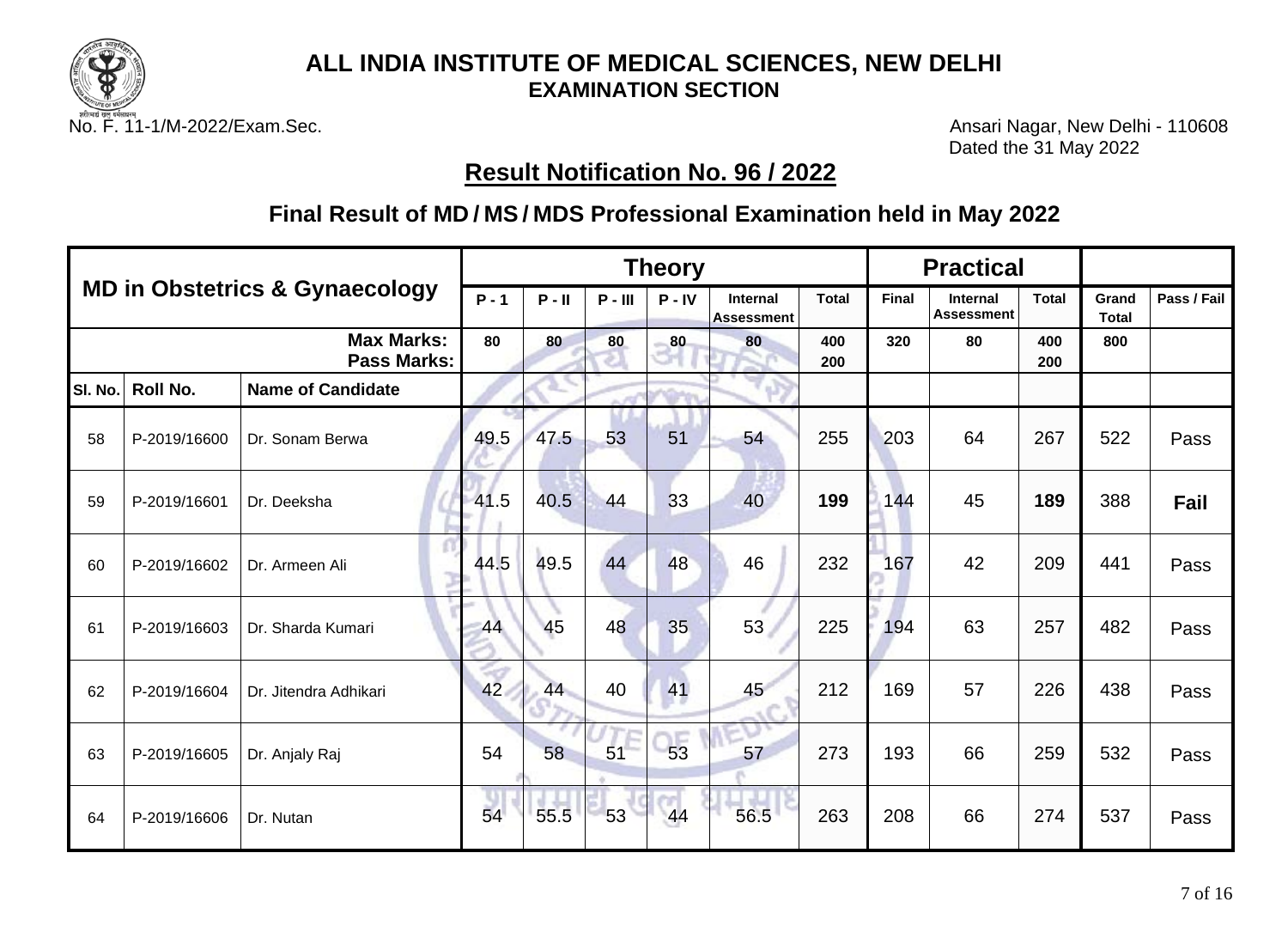

No. F. 11-1/M-2022/Exam.Sec. **Ansari Nagar, New Delhi - 110608** Dated the 31 May 2022

## **Result Notification No. 96 / 2022**

|         |                            |                                         |         |          |           | <b>Theory</b> |                                      |              |              | <b>Practical</b>                     |              |                       |             |
|---------|----------------------------|-----------------------------------------|---------|----------|-----------|---------------|--------------------------------------|--------------|--------------|--------------------------------------|--------------|-----------------------|-------------|
|         | <b>MD in Ophthalmology</b> |                                         | $P - 1$ | $P - II$ | $P - III$ | $P - IV$      | <b>Internal</b><br><b>Assessment</b> | <b>Total</b> | <b>Final</b> | <b>Internal</b><br><b>Assessment</b> | <b>Total</b> | Grand<br><b>Total</b> | Pass / Fail |
|         |                            | <b>Max Marks:</b><br><b>Pass Marks:</b> | 80      | 80       | 80        | 80            | 80                                   | 400<br>200   | 320          | 80                                   | 400<br>200   | 800                   |             |
| SI. No. | <b>Roll No.</b>            | <b>Name of Candidate</b>                |         |          |           |               |                                      |              |              |                                      |              |                       |             |
| 65      | P-2019/16607               | Dr. Anirudh Kapoor                      | 67      | 56       | 59        | 65            | 57.79                                | 305          | 243.5        | 59                                   | 303          | 608                   | Pass        |
| 66      | P-2019/16608               | Dr. Avilasha Mohapatra                  | 44      | 56       | 51        | 55.5          | 56.9                                 | 263          | 227          | 58.5                                 | 286          | 549                   | Pass        |
| 67      | P-2019/16609               | Dr. Shakha                              | 52      | 50       | 47        | 49            | 58.64                                | 257          | 227.5        | 61.9                                 | 289          | 546                   | Pass        |
| 68      | P-2019/16610               | Dr. Vinit Tanwar                        | 48      | 48       | 50        | 41            | 58.85                                | 246          | 226          | 60.2                                 | 286          | 532                   | Pass        |
| 69      | P-2019/16611               | Dr. Aarush                              | 64      | 55       | 64        | 58            | 55.8                                 | 297          | 232.5        | 50.9                                 | 283          | 580                   | Pass        |
| 70      | P-2019/16612               | Dr. Vimal Vashistha                     | 53      | 53       | 59        | 43            | 51.78                                | 260          | 239.75       | 53.1                                 | 293          | 553                   | Pass        |
| 71      | P-2019/16613               | Dr. Arpita Kulshrestha                  | 46      | 52       | $57 -$    | 59            | 55.47                                | 269          | 237.25       | 58.36                                | 296          | 565                   | Pass        |
| 72      | P-2019/16614               | Dr. Parvathy Narayanan S                | 47      | 50       | 42        | 63            | 54.65                                | 257          | 214.5        | 56.5                                 | 271          | 528                   | Pass        |
| 73      | P-2019/16615               | Dr. Kumar Kartikay Rajaura              | 46      | 50       | 49        | 57            | 57.5                                 | 260          | 212.75       | 58.3                                 | 271          | 531                   | Pass        |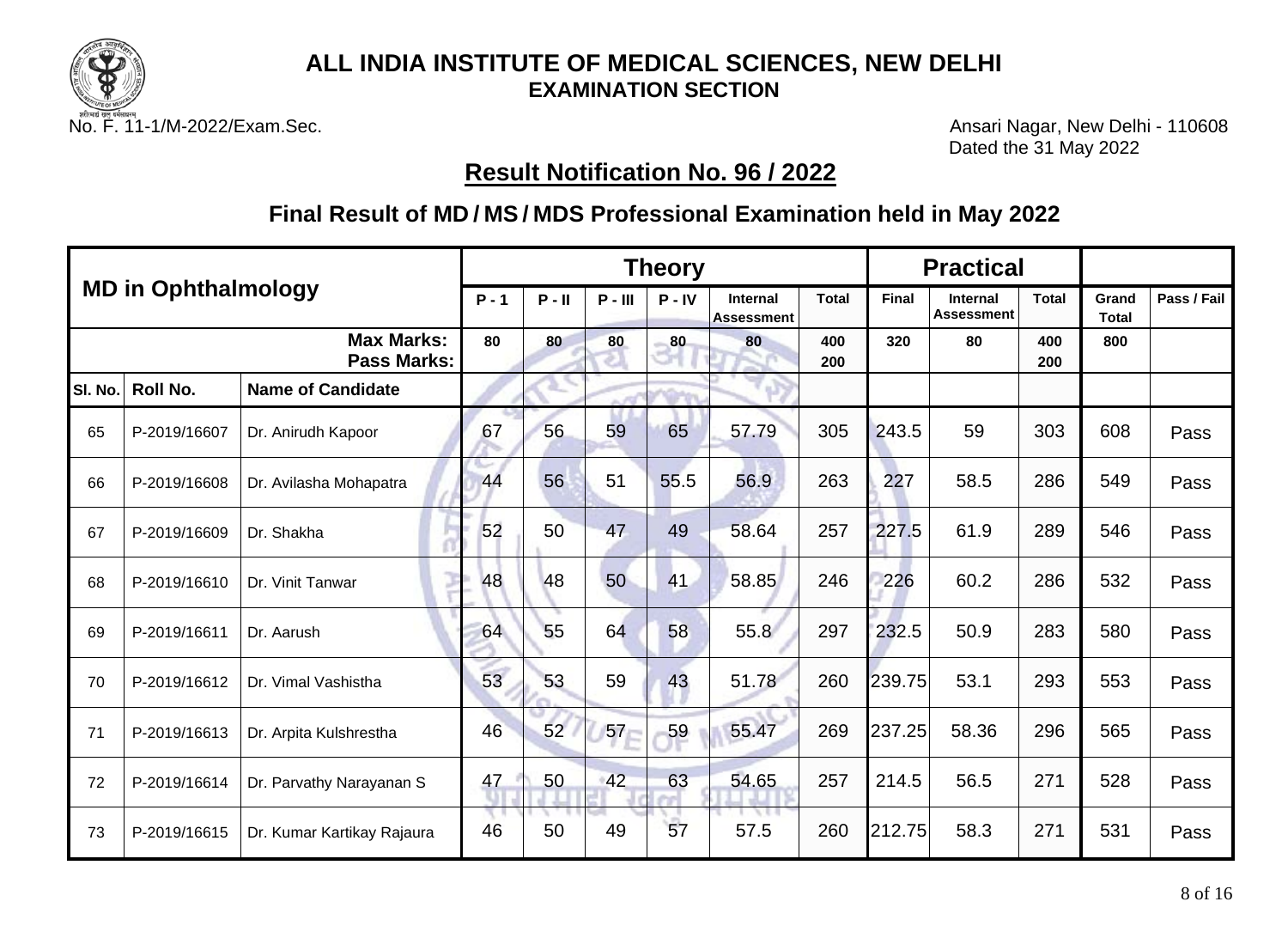

No. F. 11-1/M-2022/Exam.Sec. **Ansari Nagar, New Delhi - 110608** Dated the 31 May 2022

## **Result Notification No. 96 / 2022**

|         |                            |                                         |         |          |           | <b>Theory</b> |                        |              |        | <b>Practical</b>              |              |                       |             |
|---------|----------------------------|-----------------------------------------|---------|----------|-----------|---------------|------------------------|--------------|--------|-------------------------------|--------------|-----------------------|-------------|
|         | <b>MD in Ophthalmology</b> |                                         | $P - 1$ | $P - II$ | $P - III$ | $P - IV$      | Internal<br>Assessment | <b>Total</b> | Final  | Internal<br><b>Assessment</b> | <b>Total</b> | Grand<br><b>Total</b> | Pass / Fail |
|         |                            | <b>Max Marks:</b><br><b>Pass Marks:</b> | 80      | 80       | 80        | 80            | 80                     | 400<br>200   | 320    | 80                            | 400<br>200   | 800                   |             |
| SI. No. | Roll No.                   | <b>Name of Candidate</b>                |         |          |           |               |                        |              |        |                               |              |                       |             |
| 74      | P-2019/16616               | Dr. Avneet Kaur                         | 45      | 57       | 54        | 65            | 52.55                  | 274          | 208.25 | 49.1                          | 257          | 531                   | Pass        |
| 75      | P-2019/16617               | Dr. Akshra                              | 46      | 54       | 56        | 61            | 62.5                   | 280          | 217.5  | 65.1                          | 283          | 563                   | Pass        |
| 76      | P-2019/16619               | Dr. Anshida K                           | 57      | 54       | 53        | 62            | 59.5                   | 286          | 214.75 | 59.9                          | 275          | 561                   | Pass        |
| 77      | P-2019/16620               | Dr. Mohammed Sabir A P                  | 57      | 50       | 56        | 61            | 52.8                   | 277          | 211.25 | 51.8                          | 263          | 540                   | Pass        |
| 78      | P-2019/16621               | Dr. Mohammed Nazwin N K                 | 42      | 48       | 41        | 49            | 52.1                   | 232          | 186.75 | 54.9                          | 242          | 474                   | Pass        |
| 79      | P-2019/16622               | Dr. Madhu Chiranthan                    | 48      | 50       | 53        | 55            | 53.7                   | 260          | 181.75 | 54.25                         | 236          | 496                   | Pass        |
| 80      | P-2019/16623               | Dr. Himani Thakur                       | 64      | 52       | 64        | 58            | 59.27                  | 297          | 202.75 | 63.99                         | 267          | 564                   | Pass        |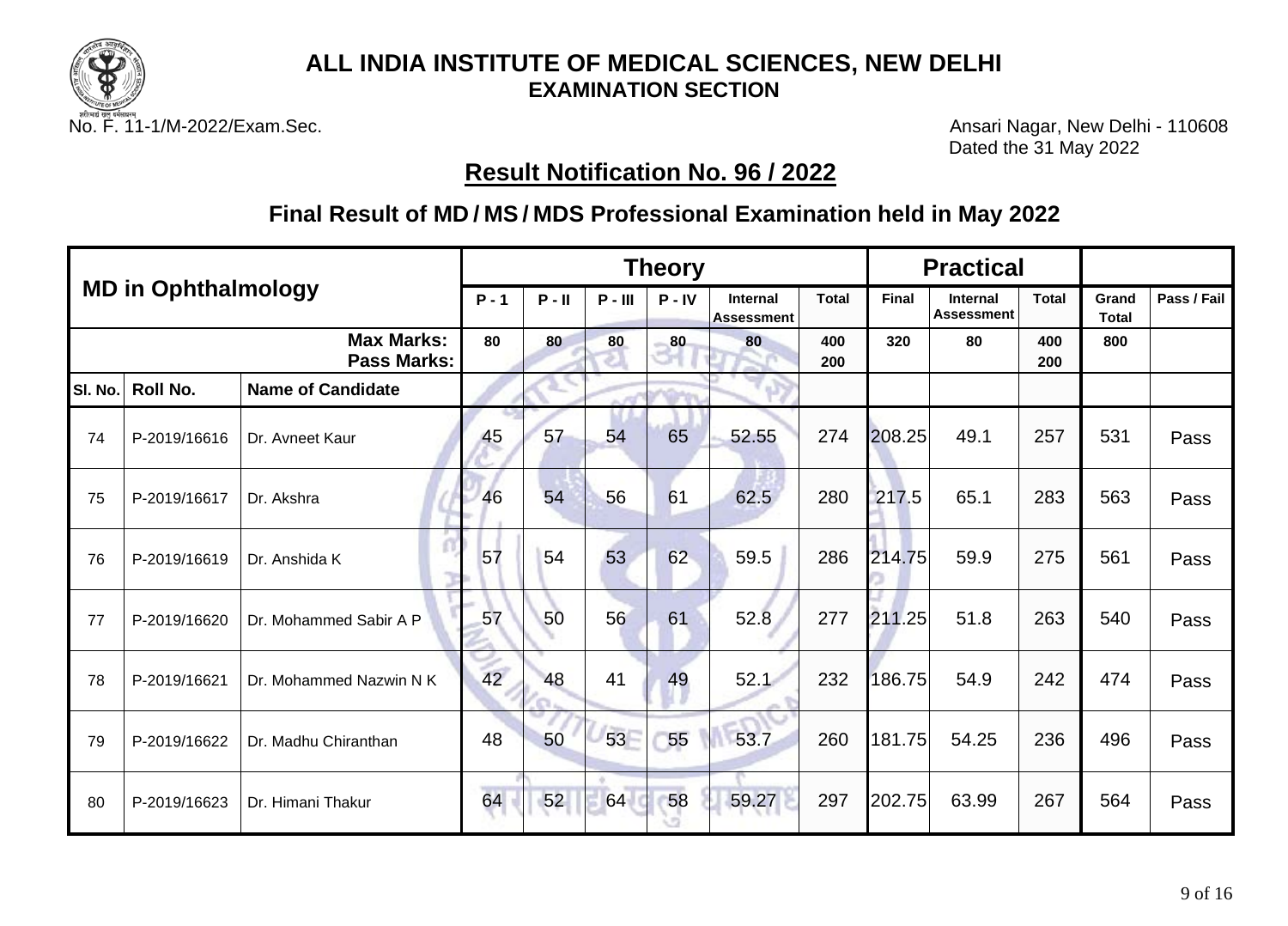

No. F. 11-1/M-2022/Exam.Sec. **Ansari Nagar, New Delhi - 110608** Dated the 31 May 2022

## **Result Notification No. 96 / 2022**

|         |                          |                                         |         |          |           | <b>Theory</b> |                               |              |              | <b>Practical</b>       |              |                       |             |
|---------|--------------------------|-----------------------------------------|---------|----------|-----------|---------------|-------------------------------|--------------|--------------|------------------------|--------------|-----------------------|-------------|
|         | <b>MD in Paediatrics</b> |                                         | $P - 1$ | $P - II$ | $P - III$ | $P - IV$      | Internal<br><b>Assessment</b> | <b>Total</b> | <b>Final</b> | Internal<br>Assessment | <b>Total</b> | Grand<br><b>Total</b> | Pass / Fail |
|         |                          | <b>Max Marks:</b><br><b>Pass Marks:</b> | 80      | 80       | 80        | 80            | 80                            | 400<br>200   | 320          | 80                     | 400<br>200   | 800                   |             |
| SI. No. | <b>Roll No.</b>          | <b>Name of Candidate</b>                |         |          |           |               |                               |              |              |                        |              |                       |             |
| 81      | P-2019/16631             | Dr. Renjitha P                          | 38.5    | 54.5     | 40        | 52            | 51                            | 236          | 219          | 60                     | 279          | 515                   | Pass        |
| 82      | P-2019/16632             | Dr. Sukanya Priyadarshini               | 44      | 49.5     | 42.5      | 52            | 55                            | 243          | 202.5        | 66.5                   | 269          | 512                   | Pass        |
| 83      | P-2019/16633             | Dr. Kumar Himanshu Bhadani              | 32      | 37       | 29        | 34            | 36                            | 168          | 137.5        | 42.5                   | 180          | 348                   | Fail        |
|         |                          | <b>MD in Palliative Medicine</b>        |         |          |           |               |                               |              |              |                        |              |                       |             |
| 84      | P-2019/16634             | Dr. Sanjeev Kumar                       | 61      | 42       | 56        | 65            | 60                            | 284          | 200          | 60                     | 260          | 544                   | Pass        |
|         | <b>MD in Pathology</b>   |                                         |         |          |           |               |                               |              |              |                        |              |                       |             |
| 85      | P-2018/16013             | Dr. Muhammed Shafeeq K                  | 50      | 49       | 45        | 50            | 44.8                          | 239          | 223          | 46.8                   | 270          | 509                   | Pass        |
| 86      | P-2019/16636             | Dr. Deepa S                             | 54      | 42       | 53        | 57            | 57.7                          | 264          | 243.5        | 56                     | 300          | 564                   | Pass        |
| 87      | P-2019/16637             | Dr. Shivangi Dagar                      | 47      | 54       | 52        | 63            | 55                            | 271          | 231.75       | 54.8                   | 287          | 558                   | Pass        |
| 88      | P-2019/16638             | Dr. Gaddam Pranitha                     | 40      | 44       | 42.5      | 52            | 53.4                          | 232          | 215.25       | 51                     | 266          | 498                   | Pass        |
| 89      | P-2019/16643             | Dr. Salma Ferosh Usman Khan             | 47      | 44       | 41.5      | 60            | 54.7                          | 247          | 235.25       | 57                     | 292          | 539                   | Pass        |
| 90      | P-2019/16644             | Dr. Sunil Kumar Mallick                 | 47      | 42       | 43        | 54            | 56.2                          | 242          | 186.25       | 54.6                   | 241          | 483                   | Pass        |
| 91      | P-2019/16645             | Dr. Trisha Mandal                       | 48      | 44       | 50.5      | 59            | 57.3                          | 259          | 216          | 57                     | 273          | 532                   | Pass        |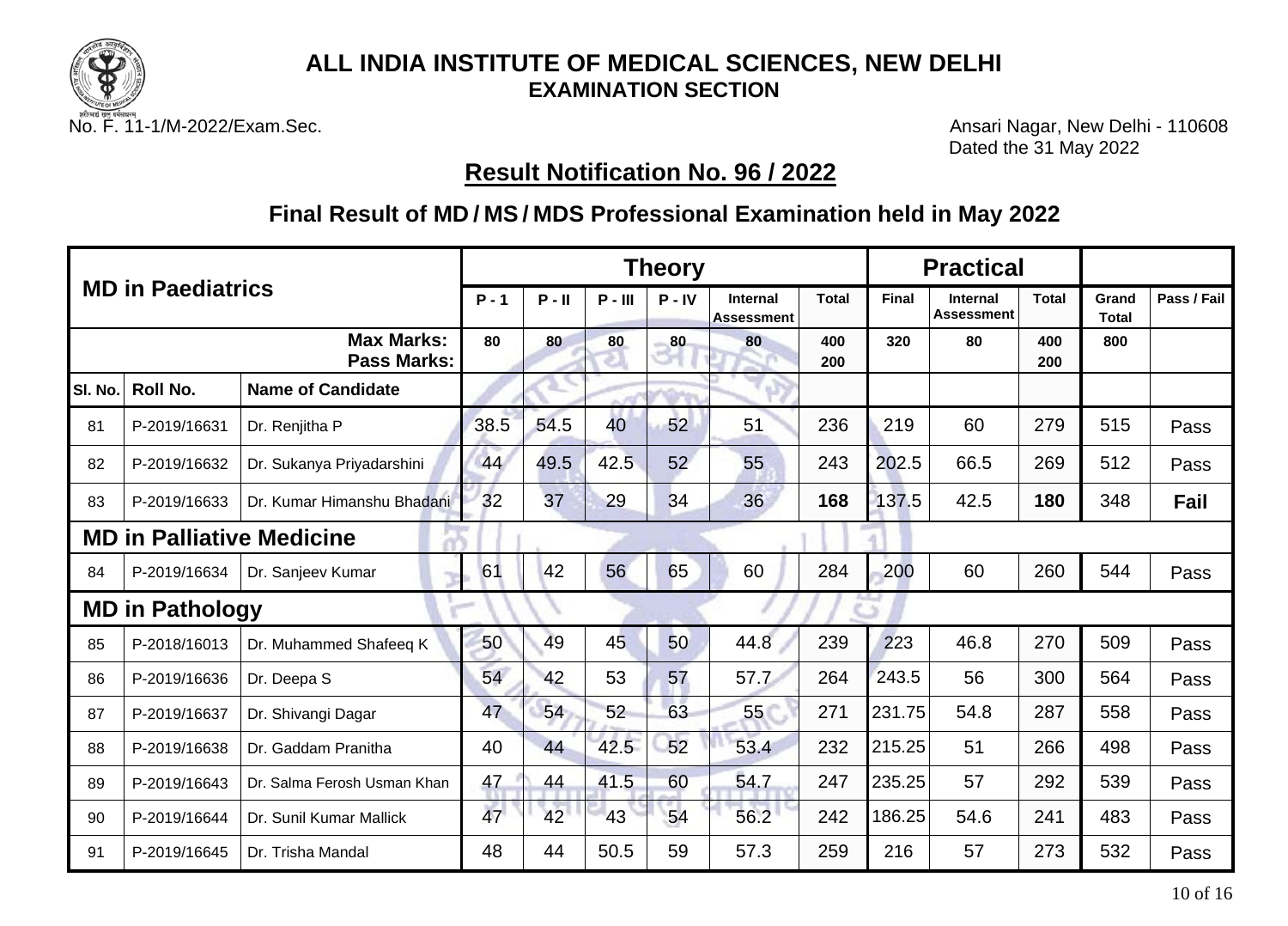

No. F. 11-1/M-2022/Exam.Sec. **Ansari Nagar, New Delhi - 110608** Dated the 31 May 2022

# **Result Notification No. 96 / 2022**

|         |                           |                                         |         |                 |               | <b>Theory</b> |                               |              |              | <b>Practical</b>                     |              |                       |             |
|---------|---------------------------|-----------------------------------------|---------|-----------------|---------------|---------------|-------------------------------|--------------|--------------|--------------------------------------|--------------|-----------------------|-------------|
|         | <b>MD in Pharmacology</b> |                                         | $P - 1$ | $P - II$        | $P - III$     | $P - IV$      | <b>Internal</b><br>Assessment | <b>Total</b> | <b>Final</b> | <b>Internal</b><br><b>Assessment</b> | <b>Total</b> | Grand<br><b>Total</b> | Pass / Fail |
|         |                           | <b>Max Marks:</b><br><b>Pass Marks:</b> | 80      | 80              | 80            | 80            | 80                            | 400<br>200   | 320          | 80                                   | 400<br>200   | 800                   |             |
| SI. No. | Roll No.                  | <b>Name of Candidate</b>                |         |                 |               |               |                               |              |              |                                      |              |                       |             |
| 92      | P-2016/14318              | Dr. Pankaj Nahata                       | 07      |                 | <b>ABSENT</b> |               | 10/20                         | 17/100       |              | <b>ABSENT</b>                        |              | 17                    | Fail        |
| 93      | P-2019/16647              | Dr. Abhishek Sahani                     | 43      | 36              | 41            | 45            | 35                            | 200          | 158          | 42                                   | 200          | 400                   | Pass        |
| 94      | P-2019/16648              | Dr. Sibani Mishra                       | 34      | 42              | 45            | 40            | 39                            | 200          | 152          | 51                                   | 203          | 403                   | Pass        |
|         | <b>MD in Physiology</b>   |                                         |         |                 |               |               |                               |              |              |                                      |              |                       |             |
| 95      | P-2019/16651              | Dr. Arun Y N                            | 47      | 50              | 47            | 51            | 32                            | 227          | 234          | 40                                   | 274          | 501                   | Pass        |
| 96      | P-2019/16652              | Dr. Balamurali R B                      | 50      | 51              | 45            | 54            | 27                            | 227          | 206          | 38                                   | 244          | 471                   | Pass        |
|         | <b>MD in Psychiatry</b>   |                                         |         |                 |               |               |                               |              |              |                                      |              |                       |             |
| 97      | P-2018/15698              | Dr. Ajay Verma                          | 44      | 37              | 42            | 37            | 40                            | 200          | 162          | 41                                   | 203          | 403                   | Pass        |
| 98      | P-2019/16653              | Dr. New Fight Seth                      | 50      | 37 <sup>2</sup> | 41            | 39            | 40                            | 207          | 170          | 40                                   | 210          | 417                   | Pass        |
| 99      | P-2019/16655              | Dr. Ashlyn Tom                          | 52      | 57              | 43            | 45            | 50                            | 247          | 220          | 48                                   | 268          | 515                   | Pass        |
| 100     | P-2019/16656              | Dr. Omar Afroz                          | 41      | 41              | 40            | 43            | 44                            | 209          | 210          | 49                                   | 259          | 468                   | Pass        |
| 101     | P-2019/16657              | Dr. Th Sanarose                         | 55      | 53              | 53            | 54            | 34                            | 249          | 225          | 44                                   | 269          | 518                   | Pass        |
| 102     | P-2019/16659              | Dr. Raja Babu Ramawat                   | 48      | 51              | 43            | 52            | 46                            | 240          | 200          | 52                                   | 252          | 492                   | Pass        |
| 103     | P-2019/16660              | Dr. Prabhat Mani Pandit                 | 48      | 49              | 49            | 55            | 46                            | 247          | 184          | 51                                   | 235          | 482                   | Pass        |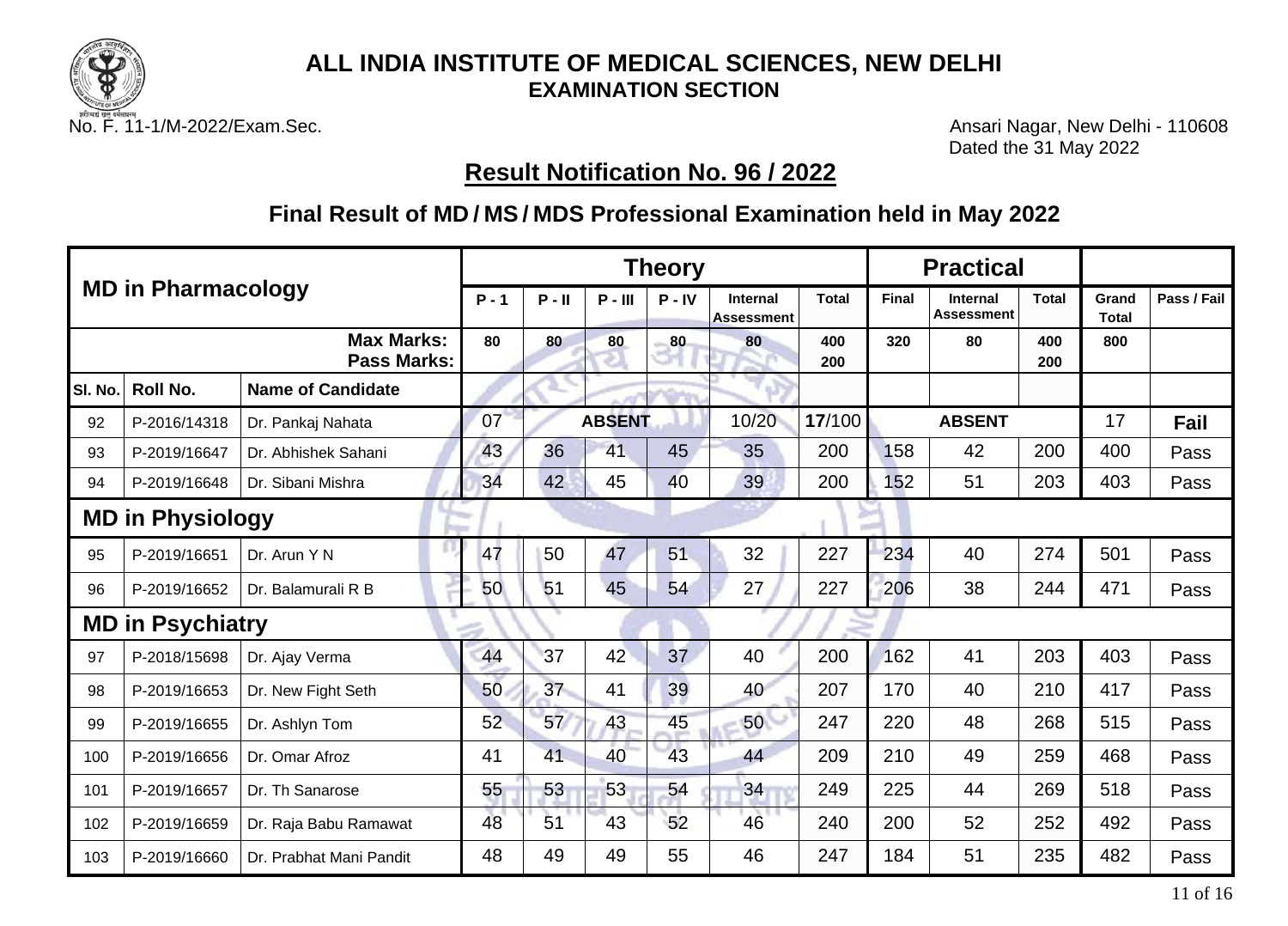

No. F. 11-1/M-2022/Exam.Sec. **Ansari Nagar, New Delhi - 110608** Dated the 31 May 2022

# **Result Notification No. 96 / 2022**

|         |                             |                                         |         |          |                | <b>Theory</b> |                                      |              |              | <b>Practical</b>                     |              |                       |             |
|---------|-----------------------------|-----------------------------------------|---------|----------|----------------|---------------|--------------------------------------|--------------|--------------|--------------------------------------|--------------|-----------------------|-------------|
|         | <b>MD in Radiodiagnosis</b> |                                         | $P - 1$ | $P - II$ | $P - III$      | $P - IV$      | <b>Internal</b><br><b>Assessment</b> | <b>Total</b> | <b>Final</b> | <b>Internal</b><br><b>Assessment</b> | <b>Total</b> | Grand<br><b>Total</b> | Pass / Fail |
|         |                             | <b>Max Marks:</b><br><b>Pass Marks:</b> | 80      | 80       | 80             | 80            | 80                                   | 400<br>200   | 320          | 80                                   | 400<br>200   | 800                   |             |
| SI. No. | Roll No.                    | <b>Name of Candidate</b>                |         |          |                |               |                                      |              |              |                                      |              |                       |             |
| 104     | P-2019/16661                | Dr. Soham Banerjee                      | 45      | 44       | 4 <sub>5</sub> | 46            | 60                                   | 240          | 201          | 60                                   | 261          | 501                   | Pass        |
| 105     | P-2019/16662                | Dr. Aachi Kaushik Chary                 | 51      | 49       | 50             | 52            | 60                                   | 262          | 208          | 60                                   | 268          | 530                   | Pass        |
| 106     | P-2019/16663                | Dr. Mohak Narang                        | 53      | 53       | 54             | 53            | 70                                   | 283          | 219          | 70                                   | 289          | 572                   | Pass        |
| 107     | P-2019/16664                | Dr. Ambikapathi P                       | 56      | 49       | 47             | 50            | 65                                   | 267          | 200          | 65                                   | 265          | 532                   | Pass        |
| 108     | P-2019/16665                | Dr. Chandan M                           | 48      | 48       | 45             | 49            | 50                                   | 240          | 194          | 50                                   | 244          | 484                   | Pass        |
| 109     | P-2019/16666                | Dr. Priya Setia                         | 50      | 50       | 44             | 47            | 60                                   | 251          | 203          | 60                                   | 263          | 514                   | Pass        |
| 110     | P-2019/16667                | Dr. Suresh Kumar                        | 41      | 52       | 40             | 40            | 48                                   | 221          | 178          | 48                                   | 226          | 447                   | Pass        |
|         | <b>MD in Radiotherapy</b>   |                                         |         |          |                |               |                                      | ⋍            |              |                                      |              |                       |             |
| 111     | P-2016/14345                | Dr. Ravi Kanodia                        | 45      | 55       | 61             | 58            | 55                                   | 274          | 185          | 55                                   | 240          | 514                   | Pass        |
| 112     | P-2019/16668                | Dr. Devangana Bora                      | 43      | 52       | 64             | 58            | 54                                   | 271          | 206          | 69                                   | 275          | 546                   | Pass        |
| 113     | P-2019/16669                | Dr. S Gopikrishna                       | 49      | 53       | 61             | 58            | 51                                   | 272          | 211          | 72                                   | 283          | 555                   | Pass        |
| 114     | P-2019/16670                | Dr. Adila A                             | 45      | 49       | 56             | 56            | 52                                   | 258          | 227          | 74                                   | 301          | 559                   | Pass        |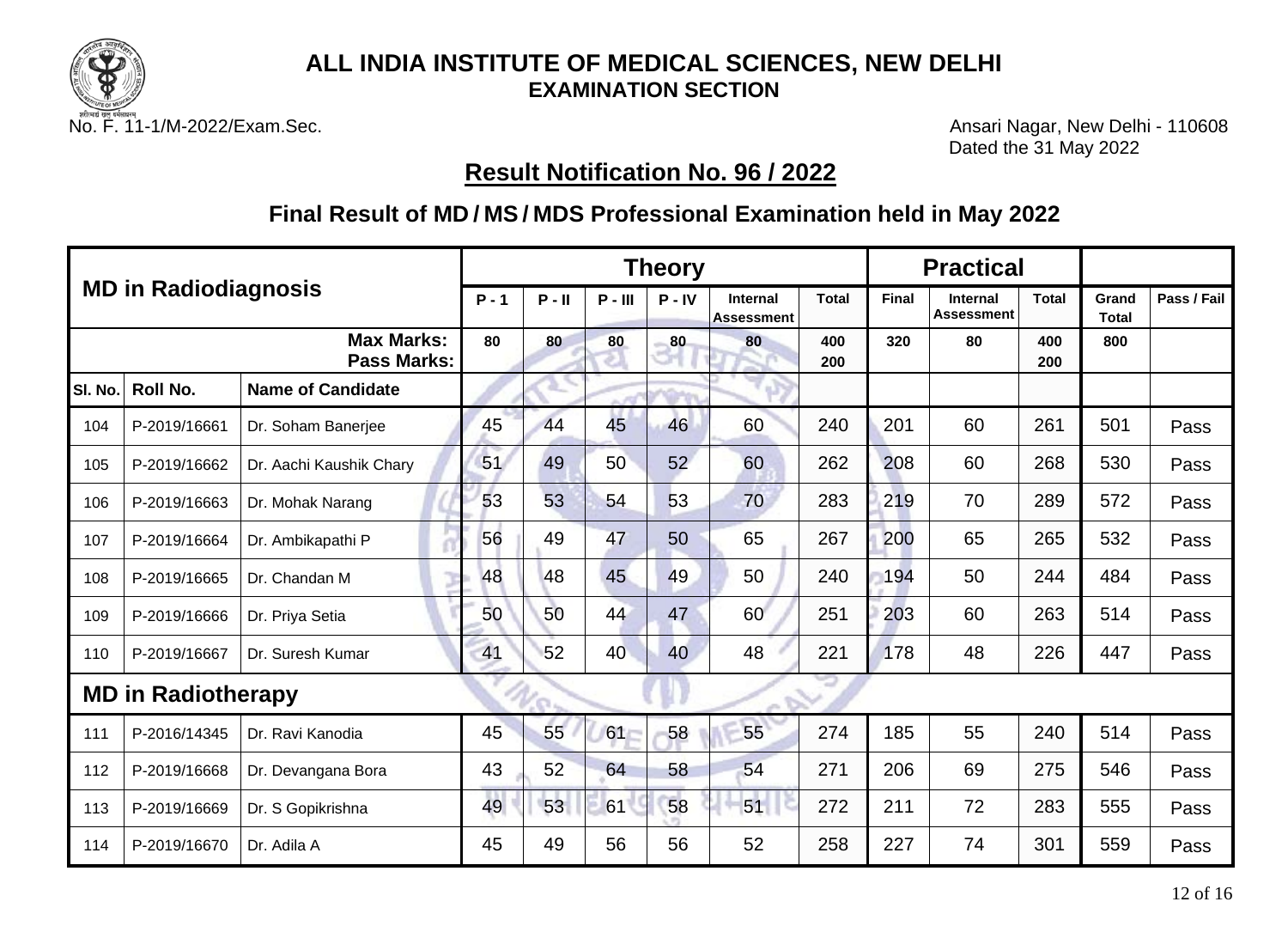

No. F. 11-1/M-2022/Exam.Sec. **Ansari Nagar, New Delhi - 110608** Dated the 31 May 2022

## **Result Notification No. 96 / 2022**

| <b>MD in Transfusion Medicine</b> |                           |                                         | <b>Theory</b> |           |          |                               |              |              |                               | <b>Practical</b> |                       |             |      |
|-----------------------------------|---------------------------|-----------------------------------------|---------------|-----------|----------|-------------------------------|--------------|--------------|-------------------------------|------------------|-----------------------|-------------|------|
|                                   |                           | $P - 1$                                 | $P - II$      | $P - III$ | $P - IV$ | Internal<br><b>Assessment</b> | <b>Total</b> | <b>Final</b> | Internal<br><b>Assessment</b> | <b>Total</b>     | Grand<br><b>Total</b> | Pass / Fail |      |
|                                   |                           | <b>Max Marks:</b><br><b>Pass Marks:</b> | 80            | 80        | 80       | 80                            | 80           | 400<br>200   | 320                           | 80               | 400<br>200            | 800         |      |
| SI. No.                           | <b>Roll No.</b>           | <b>Name of Candidate</b>                |               |           |          |                               |              |              |                               |                  |                       |             |      |
| 115                               | P-2019/16688              | Dr. Radheshyam Meher                    | 45            | 44        | 41       | 46                            | 40           | 216          | 186                           | 40               | 226                   | 442         | Pass |
| 116                               | P-2019/16689              | Dr. Arun Bhandari                       | 40            | 44        | 41       | 41                            | 38           | 204          | 179                           | 38               | 217                   | 421         | Pass |
|                                   | <b>MS in Orthopaedics</b> |                                         |               |           |          |                               |              |              |                               |                  |                       |             |      |
| 117                               | P-2019/16625              | Dr. Arpan Samanta                       | 50            | 49        | 52       | 48                            | 54           | 253          | 170                           | 56               | 226                   | 479         | Pass |
| 118                               | P-2019/16626              | Dr. Apoorva Praveen Kabra               | 54            | 49        | 54       | 50                            | 56           | 263          | 180                           | 55               | 235                   | 498         | Pass |
| 119                               | P-2019/16627              | Dr. Hargovind Singh                     | 51            | 43        | 43       | 46                            | 46           | 229          | 165                           | 49               | 214                   | 443         | Pass |
| 120                               | P-2019/16629              | Dr. Rishi Madan                         | 54            | 50        | 63       | 46                            | 51           | 264          | 160                           | 50               | 210                   | 474         | Pass |
|                                   |                           | <b>MS in Otorhinolaryngology</b>        |               |           |          |                               |              |              |                               |                  |                       |             |      |
| 121                               | P-2019/16551              | Dr. Shreya Garg                         | 47            | 50        | 59       | 61                            | 44           | 261          | 215                           | 52               | 267                   | 528         | Pass |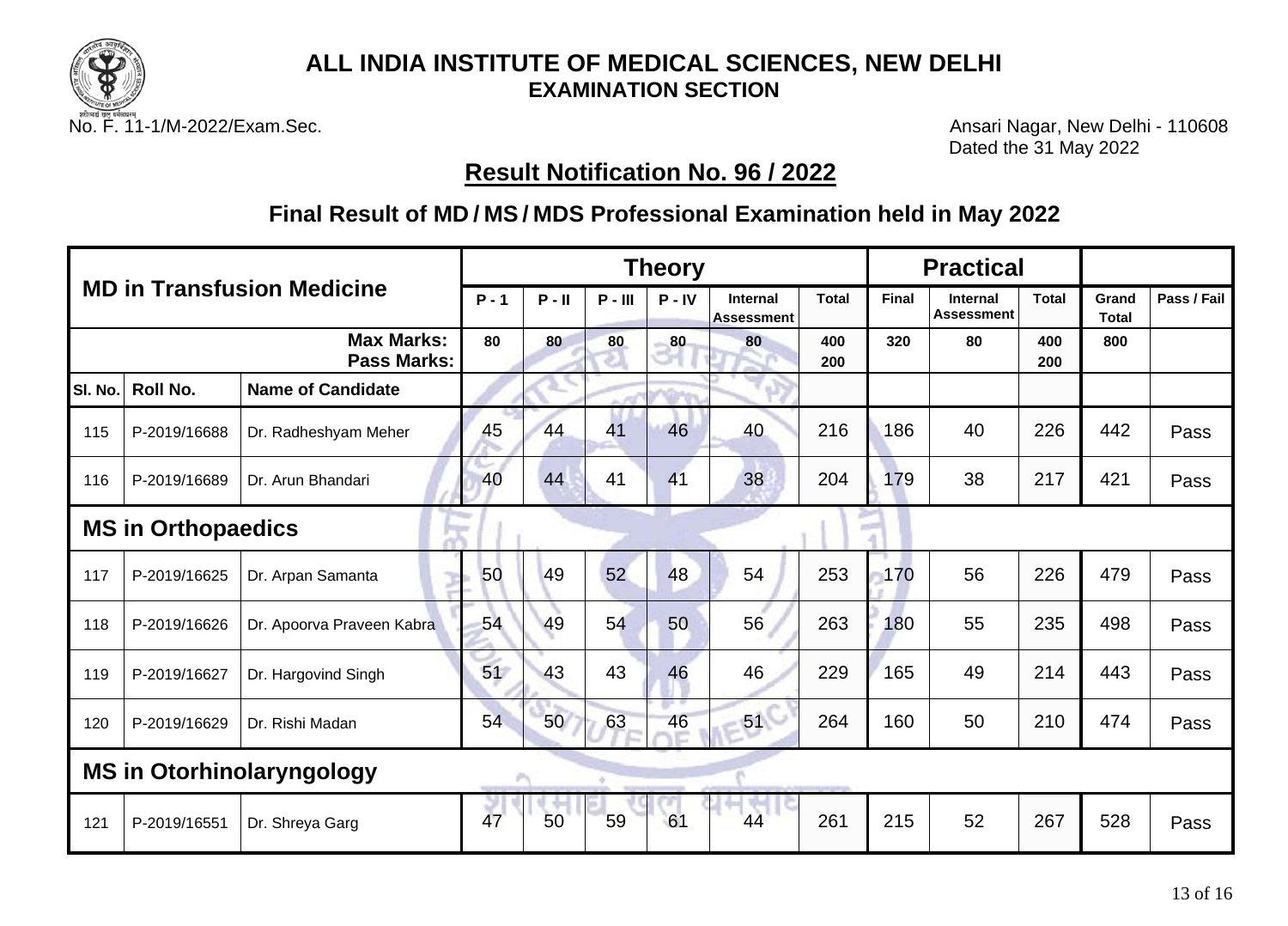

No. F. 11-1/M-2022/Exam.Sec. **Ansari Nagar, New Delhi - 110608** Dated the 31 May 2022

# **Result Notification No. 96 / 2022**

|         |                      |                                         |          |           |          | <b>Theory</b>                 |              |              | <b>Practical</b>                     |              |                       |             |      |
|---------|----------------------|-----------------------------------------|----------|-----------|----------|-------------------------------|--------------|--------------|--------------------------------------|--------------|-----------------------|-------------|------|
|         | <b>MS in Surgery</b> | $P - 1$                                 | $P - II$ | $P - III$ | $P - IV$ | <b>Internal</b><br>Assessment | <b>Total</b> | <b>Final</b> | <b>Internal</b><br><b>Assessment</b> | <b>Total</b> | Grand<br><b>Total</b> | Pass / Fail |      |
|         |                      | <b>Max Marks:</b><br><b>Pass Marks:</b> | 80       | 80        | 80       | 80                            | 80           | 400<br>200   | 320                                  | 80           | 400<br>200            | 800         |      |
| SI. No. | <b>Roll No.</b>      | <b>Name of Candidate</b>                |          |           |          |                               |              |              |                                      |              |                       |             |      |
| 122     | P-2019/16671         | Dr. Raghunandan Dixit                   | 60       | 49        | 58       | 46                            | 54           | 267          | 235.5                                | 57.3         | 293                   | 560         | Pass |
| 123     | P-2019/16672         | Dr. Hema Siri Kottu                     | 57       | 56        | 62       | 60                            | 62.7         | 298          | 256                                  | 62.7         | 319                   | 617         | Pass |
| 124     | P-2019/16673         | Dr. Komal                               | 55       | 57        | 48       | 44                            | 61.3         | 265          | 244.5                                | 67.3         | 312                   | 577         | Pass |
| 125     | P-2019/16674         | Dr. Chekuri Ritvik                      | 55       | 53        | 48       | 50                            | 65.2         | 271          | 232                                  | 64           | 296                   | 567         | Pass |
| 126     | P-2019/16675         | Dr. Vishal Anand                        | 54       | 49        | 51       | 41                            | 62           | 257          | 214.5                                | 62.7         | 277                   | 534         | Pass |
| 127     | P-2019/16678         | Dr. Utkarsh                             | 52       | 48        | 48       | 44                            | 48.7         | 241          | 188                                  | 45.3         | 233                   | 474         | Pass |
| 128     | P-2019/16679         | Dr. Jaidev G                            | 50       | 51        | 53       | 45                            | 40           | 239          | 203                                  | 60           | 263                   | 502         | Pass |
| 129     | P-2019/16680         | Dr. Aakash Chauhan                      | 55       | 44        | 46       | 43                            | 44.7         | 233          | 203.5                                | 55.3         | 259                   | 492         | Pass |
| 130     | P-2019/16681         | Dr. Ajay Mohan                          | 57       | 56        | 48       | 44                            | 51.3         | 256          | 206                                  | 53.3         | 259                   | 515         | Pass |
| 131     | P-2019/16682         | Dr. Manav M S                           | 58       | 52        | 54       | 46                            | 50.7         | 261          | 193                                  | 49.3         | 242                   | 503         | Pass |
| 132     | P-2019/16683         | Dr. Pritam Yadav                        | 57       | 47        | 54       | 45                            | 49.3         | 252          | 207.5                                | 37.3         | 245                   | 497         | Pass |
| 133     | P-2019/16684         | Dr. Siba Narayan Padhi                  | 58       | 63        | 64       | 48                            | 60           | 293          | 225                                  | 54.7         | 280                   | 573         | Pass |
| 134     | P-2019/16685         | Dr. Shivam S Singh                      | 58       | 55        | 56       | 45                            | 46.7         | 261          | 226.5                                | 52           | 279                   | 540         | Pass |
| 135     | P-2019/16686         | Dr. Nilanjan Barman Roy                 | 49       | 53        | 48       | 39                            | 44           | 233          | 215                                  | 56           | 271                   | 504         | Pass |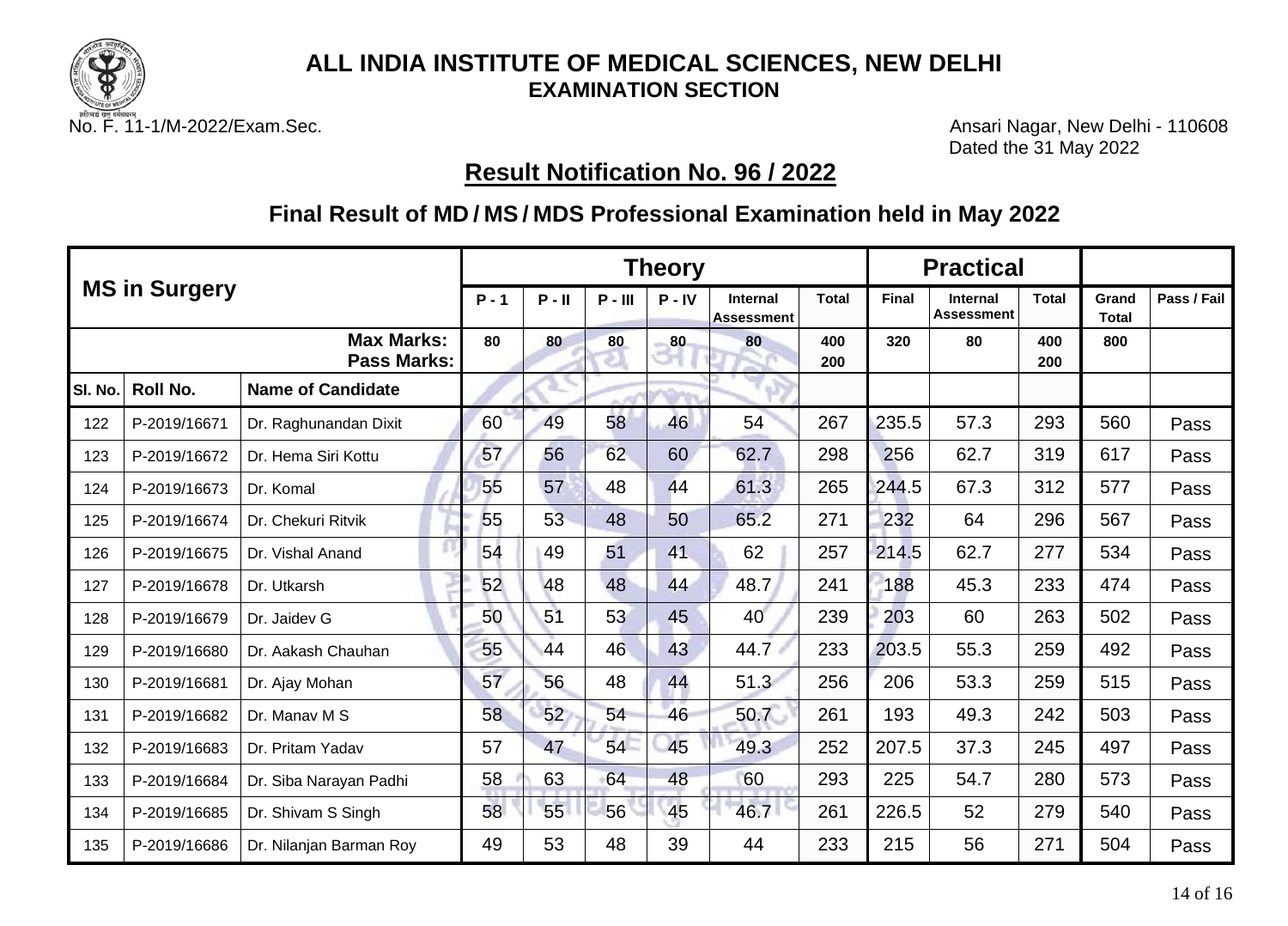

No. F. 11-1/M-2022/Exam.Sec. **Ansari Nagar, New Delhi - 110608** Dated the 31 May 2022

## **Result Notification No. 96 / 2022**

|         |                                                        |                                                | <b>Theory</b> |      |           |          |                                      |              |              | <b>Practical</b>                     |              |                       |             |
|---------|--------------------------------------------------------|------------------------------------------------|---------------|------|-----------|----------|--------------------------------------|--------------|--------------|--------------------------------------|--------------|-----------------------|-------------|
|         | <b>MDS in Conservative Dentistry &amp; Endodontics</b> |                                                |               |      | $P - III$ | $P - IV$ | <b>Internal</b><br><b>Assessment</b> | <b>Total</b> | <b>Final</b> | <b>Internal</b><br><b>Assessment</b> | <b>Total</b> | Grand<br><b>Total</b> | Pass / Fail |
|         |                                                        | <b>Max Marks:</b><br><b>Pass Marks:</b>        | 80            | 80   | 80        | 80       | 80                                   | 400<br>200   | 320          | 80                                   | 400<br>200   | 800                   |             |
| SI. No. | Roll No.                                               | <b>Name of Candidate</b>                       |               |      |           |          |                                      |              |              |                                      |              |                       |             |
| 136     | P-2019/16565                                           | Dr. Amal Singh Rana                            | 61            | 58   | 62        | 57       | 40                                   | 278          | 240          | 40                                   | 280          | 558                   | Pass        |
|         |                                                        | <b>MDS in Oral &amp; Maxillofacial Surgery</b> |               |      |           |          |                                      |              |              |                                      |              |                       |             |
| 137     | P-2019/16566                                           | Dr. Garima Khandelwal                          | 68            | 70   | 69        | 65       | 68                                   | 340          | 260          | 60                                   | 320          | 660                   | Pass        |
|         | <b>MDS in Orthodontics</b>                             | $\Rightarrow$                                  |               |      |           |          |                                      |              | en           |                                      |              |                       |             |
| 138     | P-2019/16567                                           | Dr. Garima                                     | 30            | 40   | 35        | 50       | 45                                   | 200          | 157          | 45                                   | 202          | 402                   | Pass        |
|         | <b>MDS in Pedodontics &amp; Preventive Dentistry</b>   |                                                |               |      |           |          |                                      |              |              |                                      |              |                       |             |
| 139     | P-2019/16568                                           | Dr. Farheen Sultan                             | 46.5          | 48   | 59        | 55       | 54                                   | 263          | 195          | 56                                   | 251          | 514                   | Pass        |
| 140     | P-2019/16569                                           | Dr. Nikhil Shrivastava                         | 34.5          | 41.5 | 43        | 45       | 51                                   | 215          | 163          | 52                                   | 215          | 430                   | Pass        |
| 141     | P-2019/16570                                           | Dr. Immaculate Jonna M                         | 43.5          | 47   | 50        | 54       | 51                                   | 246          | 194          | 50                                   | 244          | 490                   | Pass        |
| 142     | P-2019/16571                                           | Dr. Bikash Chaurasia                           | 49.5          | 42   | 55        | 51.5     | 49                                   | 247          | 162          | 51                                   | 213          | 460                   | Pass        |